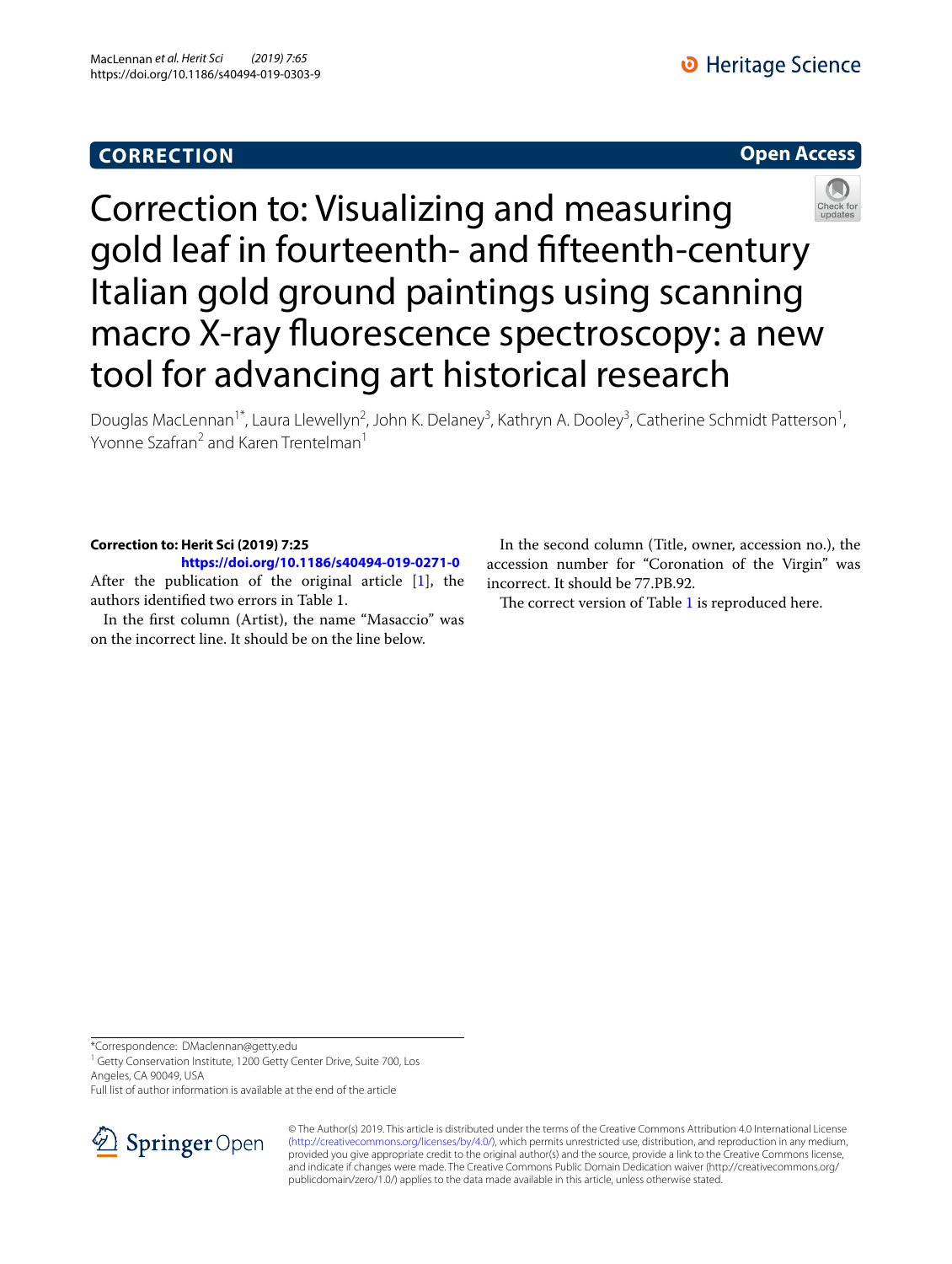|                        | Table 1 List of scanned objects and summary                                     |                       | results of leaf measurements |                |                             |                                   |                          |                                       |                                     |
|------------------------|---------------------------------------------------------------------------------|-----------------------|------------------------------|----------------|-----------------------------|-----------------------------------|--------------------------|---------------------------------------|-------------------------------------|
| Artist                 | Title, owner, accession no.                                                     | Ď                     | Region                       | Ξ              | Mean vertical<br>ength (cm) | length (cm)<br>horizontal<br>Mean | length (cm)<br>Mean leaf | leaf overlaps (cm)<br>Mean horizontal | Mean vertical leaf<br>overlaps (cm) |
| Simone Martini         | J. Paul Getty Museum (82.PB.72)<br>St Luke                                      | $\mathcal{S}$<br>1330 | Siena                        | $\overline{4}$ | $8.0 \pm 0.2$               | $8.1 \pm 0.2$                     | $8.1 \pm 0.2$            | $0.5 \pm 0.1$                         | $0.5 \pm 0.1$                       |
| Taddeo Gaddi           | Stigmatization of St Francis<br>Harvard Art Museums<br>(1929.234)               | $C. 1325 - 30$        | Florence                     | $\circ$        | $8.0 \pm 0.2$               | $8.0 \pm 0.1$                     | $8.0 \pm 0.1$            | $0.3 \pm 0.1$                         | $0.3 \pm 0.1$                       |
| Fabriano<br>Gentile da | J. Paul Getty Museum (77.PB.92)<br>Coronation of the Virgin                     | C.1420                | Fabriano                     | 23             | $8.0 \pm 0.1$               | $8.0 \pm 0.1$                     | $8.0 \pm 0.1$            | $0.9 + 0.3$                           | $0.8 \pm 0.4$                       |
|                        | J. Paul Getty Museum (77.PB.27)<br>Nativity                                     | About 1420-22         | Florence (?)                 | G              | $6.8 \pm 0.1$               | $6.8 \pm 0.1$                     | $6.8 \pm 0.1$            | $0.9 \pm 0.2$                         | $0.8 + 0.2$                         |
|                        | Madonna and Child Enthroned<br>National Gallery of Art<br>(1939.1.255)          | C.1420                | Florence                     | 50             | $6.8 \pm 0.1$               | $\pm 0.1$<br>6.8                  | $6.8 \pm 0.1$            | $\pm 0.3$<br>$\frac{8}{2}$            | $0.7 \pm 0.2$                       |
| Fra Angelico           | St John the Baptist and St<br>J. Paul Getty Museum (92.<br>Dominic<br>PB.111.2) | $\mathcal{S}$<br>1420 | Florence                     | $\overline{5}$ | $6.9 \pm 0.1$               | $6.9 \pm 0.1$                     | $6.9 \pm 0.1$            | $\overline{=}0$ .<br>$0.\overline{3}$ | $0.3 \pm 0.1$                       |
|                        | St Francis and a Bishop Saint<br>J. Paul Getty Museum (92.<br>PB.111.1)         | $\mathcal{S}$<br>1420 | Florence                     | 5              | $7.0 \pm 0.1$               | $6.9 \pm 0.1$                     | $6.9 \pm 0.1$            | $0.3 \pm 0.1$                         | $0.2 \pm 0.1$                       |
| Masaccio               | J. Paul Getty Museum (79.PB.61)<br>St Andrew                                    | 1426                  | Florence                     | $\infty$       | $6.8 \pm 0.1$               | $6.8 \pm 0.1$                     | $6.8 \pm 0.1$            | $0.5 \pm 0.2$                         | $0.4 \pm 0.2$                       |
| Giovanni di<br>Paolo   | Norton Simon Museum<br>Branchini Madonna<br>(F.1978.01.P)                       | 1427                  | Siena                        | 33             | $6.8 \pm 0.1$               | $6.8 \pm 0.1$                     | $6.8 \pm 0.1$            | $0.5 \pm 0.2$                         | $0.4 \pm 0.1$                       |
|                        | Pinacoteca Nazionale di Siena<br>Crucifixion<br>(175)                           | 1427                  | Siena                        | 28             | $6.9 \pm 0.1$               | $6.9 \pm 0.1$                     | $6.9 \pm 0.1$            | $0.5 \pm 0.2$                         | $0.4 \pm 0.2$                       |
|                        | Pinacoteca Nazionale di Siena<br>Presentation in the Temple<br>(174)            | 1427                  | Siena                        | $\overline{4}$ | $6.9 \pm 0.1$               | $6.9 \pm 0.1$                     | $6.8 \pm 0.1$            | $0.5 \pm 0.2$                         | $0.4 \pm 0.2$                       |
|                        | Kröller-Müller Museum (607)<br>Adoration of the Magi                            | 1427                  | Siena                        | $\equiv$       | $6.8 \pm 0.1$               | $6.9 \pm 0.1$                     | $6.9 \pm 0.1$            | $0.5 \pm 0.2$                         | $0.4 \pm 0.1$                       |
|                        | Pinacoteca Nazionale di Siena<br>Flight into Egypt<br>(176)                     | 1427                  | Siena                        | $\supseteq$    | $6.8 \pm 0.1$               | $6.8 \pm 0.1$                     | $6.8 \pm 0.1$            | $0.5 \pm 0.2$                         | $0.4 \pm 0.2$                       |

<span id="page-1-0"></span>